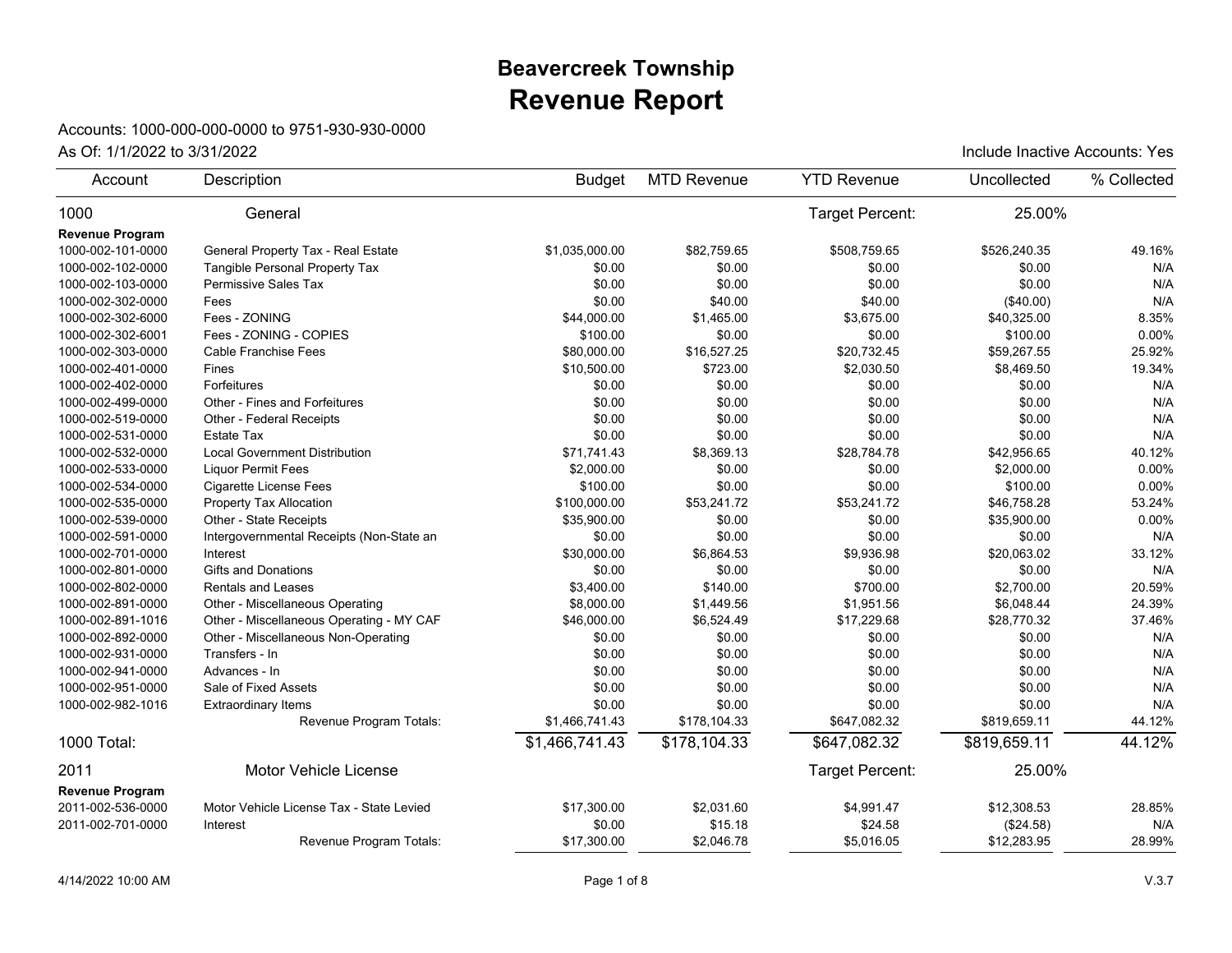| <b>Revenue Report</b>                                                                                                                                                                                          |                                                                                                                                                                                                                                                                                                                                  |                                                                                                                                                      |                                                                                                                                             |                                                                                                                                              |                                                                                                                                                |                                                                                               |  |
|----------------------------------------------------------------------------------------------------------------------------------------------------------------------------------------------------------------|----------------------------------------------------------------------------------------------------------------------------------------------------------------------------------------------------------------------------------------------------------------------------------------------------------------------------------|------------------------------------------------------------------------------------------------------------------------------------------------------|---------------------------------------------------------------------------------------------------------------------------------------------|----------------------------------------------------------------------------------------------------------------------------------------------|------------------------------------------------------------------------------------------------------------------------------------------------|-----------------------------------------------------------------------------------------------|--|
| Account                                                                                                                                                                                                        | Description                                                                                                                                                                                                                                                                                                                      | As Of: 1/1/2022 to 3/31/2022<br><b>Budget</b>                                                                                                        | <b>MTD Revenue</b>                                                                                                                          | <b>YTD Revenue</b>                                                                                                                           | Uncollected                                                                                                                                    | % Collected                                                                                   |  |
| 2011 Total:                                                                                                                                                                                                    |                                                                                                                                                                                                                                                                                                                                  | \$17,300.00                                                                                                                                          | \$2,046.78                                                                                                                                  | \$5,016.05                                                                                                                                   | \$12,283.95                                                                                                                                    | 28.99%                                                                                        |  |
| 2021<br><b>Revenue Program</b>                                                                                                                                                                                 | Gasoline                                                                                                                                                                                                                                                                                                                         |                                                                                                                                                      |                                                                                                                                             | Target Percent:                                                                                                                              | 25.00%                                                                                                                                         |                                                                                               |  |
| 2021-002-537-0000<br>2021-002-539-0000<br>2021-002-701-0000                                                                                                                                                    | Gasoline Tax<br>Other - State Receipts<br>Interest                                                                                                                                                                                                                                                                               | \$139,500.00<br>\$0.00<br>\$500.00                                                                                                                   | \$13,673.01<br>\$0.00<br>\$150.14                                                                                                           | \$43,373.73<br>\$0.00<br>\$248.81                                                                                                            | \$96,126.27<br>\$0.00<br>\$251.19                                                                                                              | 31.09%<br>N/A<br>49.76%                                                                       |  |
| 2021 Total:                                                                                                                                                                                                    | Revenue Program Totals:                                                                                                                                                                                                                                                                                                          | \$140,000.00<br>\$140,000.00                                                                                                                         | \$13,823.15<br>\$13,823.15                                                                                                                  | \$43,622.54<br>\$43,622.54                                                                                                                   | \$96,377.46<br>\$96,377.46                                                                                                                     | 31.16%<br>31.16%                                                                              |  |
| 2031                                                                                                                                                                                                           | Road and Bridge                                                                                                                                                                                                                                                                                                                  |                                                                                                                                                      |                                                                                                                                             | Target Percent:                                                                                                                              | 25.00%                                                                                                                                         |                                                                                               |  |
| <b>Revenue Program</b>                                                                                                                                                                                         |                                                                                                                                                                                                                                                                                                                                  |                                                                                                                                                      |                                                                                                                                             |                                                                                                                                              |                                                                                                                                                |                                                                                               |  |
| 2031-002-101-0000<br>2031-002-102-0000<br>2031-002-301-0000<br>2031-002-535-0000<br>2031-002-539-0000<br>2031-002-590-4999<br>2031-002-591-0000<br>2031-002-891-0000<br>2031-002-931-0000<br>2031-002-951-0000 | General Property Tax - Real Estate<br>Tangible Personal Property Tax<br>Licenses and Permits<br><b>Property Tax Allocation</b><br>Other - State Receipts<br>Internal Billing<br>Intergovernmental Receipts (Non-State an<br>Other - Miscellaneous Operating<br>Transfers - In<br>Sale of Fixed Assets<br>Revenue Program Totals: | \$1,275,000.00<br>\$0.00<br>\$2,500.00<br>\$100,000.00<br>\$0.00<br>\$100,000.00<br>\$0.00<br>\$0.00<br>\$225,038.63<br>\$2,100.00<br>\$1,704,638.63 | \$103,580.12<br>\$0.00<br>\$75.00<br>\$62,569.56<br>\$0.00<br>\$10,723.91<br>\$0.00<br>\$1,139.26<br>\$225,038.63<br>\$0.00<br>\$403,126.48 | \$638,580.12<br>\$0.00<br>\$125.00<br>\$62.569.56<br>\$0.00<br>\$44,613.25<br>\$0.00<br>\$1,139.26<br>\$225,038.63<br>\$0.00<br>\$972,065.82 | \$636,419.88<br>\$0.00<br>\$2,375.00<br>\$37,430.44<br>\$0.00<br>\$55,386.75<br>\$0.00<br>(\$1,139.26)<br>\$0.00<br>\$2,100.00<br>\$732,572.81 | 50.08%<br>N/A<br>5.00%<br>62.57%<br>N/A<br>44.61%<br>N/A<br>N/A<br>100.00%<br>0.00%<br>57.02% |  |
| 2031 Total:                                                                                                                                                                                                    |                                                                                                                                                                                                                                                                                                                                  | \$1,704,638.63                                                                                                                                       | \$403,126.48                                                                                                                                | \$972,065.82                                                                                                                                 | \$732,572.81                                                                                                                                   | 57.02%                                                                                        |  |
| 2041                                                                                                                                                                                                           | Cemetery                                                                                                                                                                                                                                                                                                                         |                                                                                                                                                      |                                                                                                                                             | Target Percent:                                                                                                                              | 25.00%                                                                                                                                         |                                                                                               |  |
| Revenue Program<br>2041-002-301-0000<br>2041-002-302-0000<br>2041-002-307-0000<br>2041-002-308-0000<br>2041-002-539-0000<br>2041-002-802-0000<br>2041-002-804-0000<br>2041-002-891-0000<br>2041-002-951-0000   | NoDescription<br>Fees<br>NoDescription<br>NoDescription<br>Other - State Receipts<br><b>Rentals and Leases</b><br>Sale of Cemetery Lots<br>Other - Miscellaneous Operating<br>Sale of Fixed Assets<br>Revenue Program Totals:                                                                                                    | \$0.00<br>\$14,100.00<br>\$0.00<br>\$0.00<br>\$0.00<br>\$0.00<br>\$6,000.00<br>\$0.00<br>\$0.00<br>\$20,100.00                                       | \$0.00<br>\$2,800.00<br>\$0.00<br>\$0.00<br>\$0.00<br>\$0.00<br>\$0.00<br>\$6.37<br>\$0.00<br>\$2,806.37                                    | \$0.00<br>\$4,332.00<br>\$0.00<br>\$0.00<br>\$0.00<br>\$0.00<br>\$0.00<br>\$6.37<br>\$0.00<br>\$4,338.37                                     | \$0.00<br>\$9,768.00<br>\$0.00<br>\$0.00<br>\$0.00<br>\$0.00<br>\$6,000.00<br>(\$6.37)<br>\$0.00<br>\$15,761.63                                | N/A<br>30.72%<br>N/A<br>N/A<br>N/A<br>N/A<br>0.00%<br>N/A<br>N/A<br>21.58%                    |  |
| 2041 Total:                                                                                                                                                                                                    |                                                                                                                                                                                                                                                                                                                                  | \$20,100.00                                                                                                                                          | \$2,806.37                                                                                                                                  | \$4,338.37                                                                                                                                   | \$15,761.63                                                                                                                                    | 21.58%                                                                                        |  |
| 2191                                                                                                                                                                                                           | Police                                                                                                                                                                                                                                                                                                                           |                                                                                                                                                      |                                                                                                                                             | Target Percent:                                                                                                                              | 25.00%                                                                                                                                         |                                                                                               |  |
| <b>Revenue Program</b><br>2191-002-101-0000<br>2191-002-102-0000<br>2191-002-353-0000<br>2191-002-535-0000<br>2191-002-539-0000<br>4/14/2022 10:00 AM                                                          | General Property Tax - Real Estate<br>Tangible Personal Property Tax<br>Natural Gas<br>Property Tax Allocation<br>Other - State Receipts                                                                                                                                                                                         | \$678,000.00<br>\$0.00<br>\$0.00<br>\$30,000.00<br>\$0.00<br>Page 2 of 8                                                                             | \$79,515.09<br>\$0.00<br>\$0.00<br>\$17,093.21<br>\$0.00                                                                                    | \$363,515.09<br>\$0.00<br>\$0.00<br>\$17,093.21<br>\$0.00                                                                                    | \$314,484.91<br>\$0.00<br>\$0.00<br>\$12,906.79<br>\$0.00                                                                                      | 53.62%<br>N/A<br>N/A<br>56.98%<br>N/A<br>V.3.7                                                |  |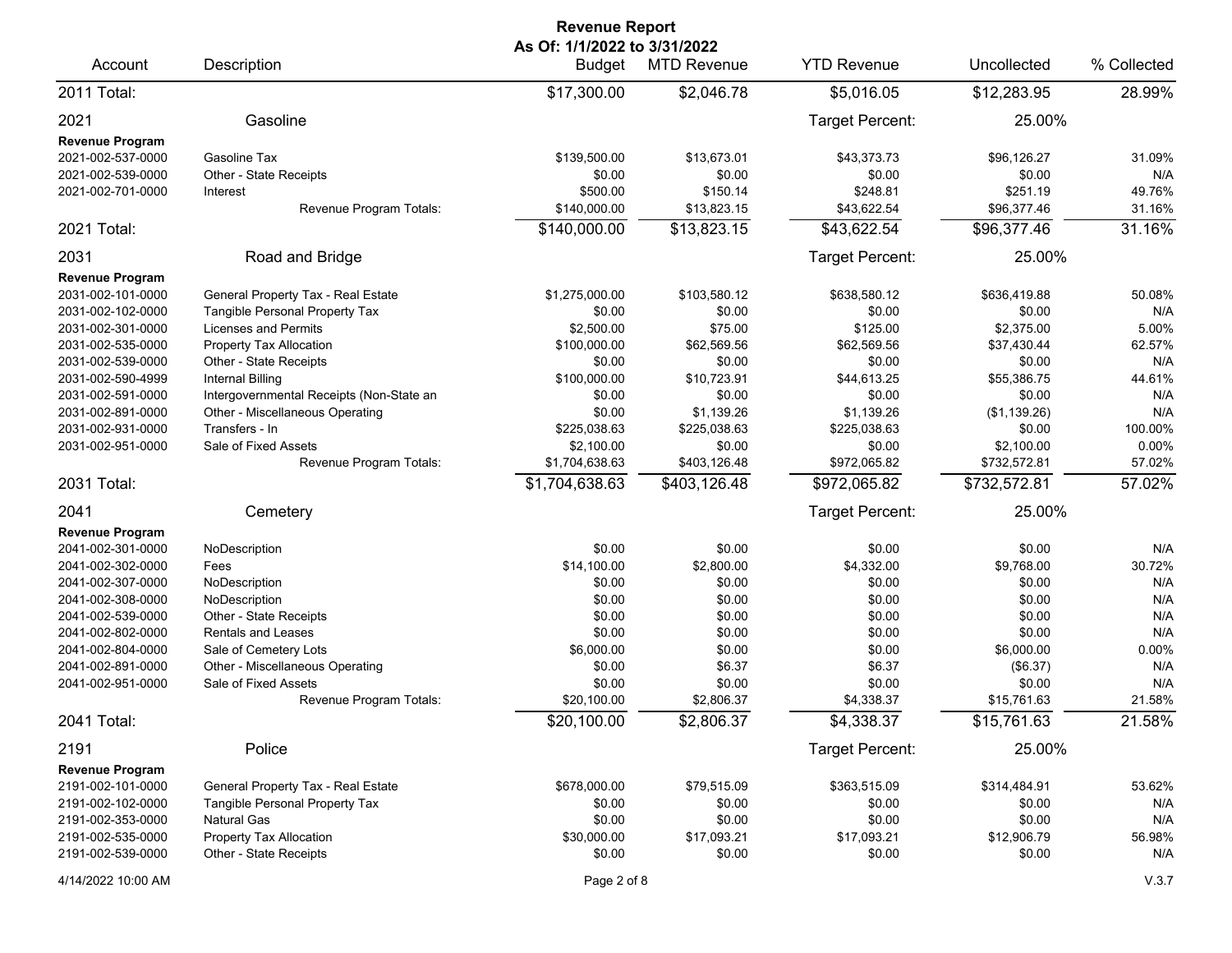| <b>Revenue Report</b><br>As Of: 1/1/2022 to 3/31/2022 |                                          |                 |                    |                    |                |             |  |
|-------------------------------------------------------|------------------------------------------|-----------------|--------------------|--------------------|----------------|-------------|--|
| Account                                               | Description                              | <b>Budget</b>   | <b>MTD Revenue</b> | <b>YTD Revenue</b> | Uncollected    | % Collected |  |
| 2191-002-891-0000                                     | Other - Miscellaneous Operating          | \$0.00          | \$119.38           | \$1,076.98         | (\$1,076.98)   | N/A         |  |
| 2191-002-951-0000                                     | Sale of Fixed Assets                     | \$0.00          | \$0.00             | \$0.00             | \$0.00         | N/A         |  |
|                                                       | Revenue Program Totals:                  | \$708,000.00    | \$96,727.68        | \$381,685.28       | \$326,314.72   | 53.91%      |  |
| 2191 Total:                                           |                                          | \$708,000.00    | \$96,727.68        | \$381,685.28       | \$326,314.72   | 53.91%      |  |
| 2192                                                  | Fire                                     |                 |                    | Target Percent:    | 25.00%         |             |  |
| <b>Revenue Program</b>                                |                                          |                 |                    |                    |                |             |  |
| 2192-002-101-0000                                     | General Property Tax - Real Estate       | \$14,682,000.00 | \$1,479,049.85     | \$7,529,049.85     | \$7,152,950.15 | 51.28%      |  |
| 2192-002-102-0000                                     | Tangible Personal Property Tax           | \$0.00          | \$0.00             | \$0.00             | \$0.00         | N/A         |  |
| 2192-002-299-0000                                     | Other - Charges for Services             | \$300,000.00    | \$0.00             | \$0.00             | \$300,000.00   | 0.00%       |  |
| 2192-002-301-0000                                     | Licenses and Permits                     | \$0.00          | \$573.50           | \$4,040.00         | (\$4,040.00)   | N/A         |  |
| 2192-002-302-0000                                     | Fees                                     | \$0.00          | \$0.00             | \$0.00             | \$0.00         | N/A         |  |
| 2192-002-401-0000                                     | Fines                                    | \$0.00          | \$0.00             | \$0.00             | \$0.00         | N/A         |  |
| 2192-002-535-0000                                     | Property Tax Allocation                  | \$910,000.00    | \$462,657.69       | \$462,657.69       | \$447,342.31   | 50.84%      |  |
| 2192-002-539-0000                                     | Other - State Receipts                   | \$90,000.00     | \$0.00             | \$0.00             | \$90,000.00    | 0.00%       |  |
| 2192-002-801-0000                                     | <b>Gifts and Donations</b>               | \$0.00          | \$0.00             | \$0.00             | \$0.00         | N/A         |  |
| 2192-002-802-0000                                     | <b>Rentals and Leases</b>                | \$0.00          | \$0.00             | \$0.00             | \$0.00         | N/A         |  |
| 2192-002-891-0000                                     | Other - Miscellaneous Operating          | \$0.00          | \$14,175.53        | \$17,179.92        | (\$17,179.92)  | N/A         |  |
| 2192-002-892-0000                                     | Other - Miscellaneous Non-Operating      | \$0.00          | \$0.00             | \$0.00             | \$0.00         | N/A         |  |
| 2192-002-931-0000                                     | Transfers - In                           | \$34,253.39     | \$34,253.39        | \$34,253.39        | \$0.00         | 100.00%     |  |
| 2192-002-941-0000                                     | Advances - In                            | \$2,073,233.79  | \$2,073,233.79     | \$2,073,233.79     | \$0.00         | 100.00%     |  |
| 2192-002-951-0000                                     | Sale of Fixed Assets                     | \$0.00          | \$926.28           | \$1,061.28         | (\$1,061.28)   | N/A         |  |
|                                                       | Revenue Program Totals:                  | \$18,089,487.18 | \$4,064,870.03     | \$10,121,475.92    | \$7,968,011.26 | 55.95%      |  |
| 2192 Total:                                           |                                          | \$18,089,487.18 | \$4,064,870.03     | \$10,121,475.92    | \$7,968,011.26 | 55.95%      |  |
| 2231                                                  | Permissive Motor Vehicle                 |                 |                    | Target Percent:    | 25.00%         |             |  |
| <b>Revenue Program</b>                                |                                          |                 |                    |                    |                |             |  |
| 2231-002-104-0000                                     | Permissive MVL Tax - Township Levied     | \$30,000.00     | \$4,336.15         | \$13,732.67        | \$16,267.33    | 45.78%      |  |
| 2231-002-104-1000                                     | Permissive Motor Vehicle License (MVL) T | \$30,000.00     | \$3,335.50         | \$10,557.50        | \$19,442.50    | 35.19%      |  |
| 2231-002-104-4852                                     | Permissive MVL Tax - Township Levied -   | \$70,000.00     | \$3,335.50         | \$10,557.50        | \$59,442.50    | 15.08%      |  |
| 2231-002-701-0000                                     | Interest                                 | \$0.00          | \$204.50           | \$333.24           | (\$333.24)     | N/A         |  |
| 2231-002-931-0000                                     | Transfers - In                           | \$0.00          | \$0.00             | \$0.00             | \$0.00         | N/A         |  |
|                                                       | Revenue Program Totals:                  | \$130,000.00    | \$11,211.65        | \$35,180.91        | \$94,819.09    | 27.06%      |  |
| 2231 Total:                                           |                                          | \$130,000.00    | \$11,211.65        | \$35,180.91        | \$94,819.09    | 27.06%      |  |
| 2281                                                  | <b>EMS</b>                               |                 |                    | Target Percent:    | 25.00%         |             |  |
| <b>Revenue Program</b>                                |                                          |                 |                    |                    |                |             |  |
| 2281-002-299-0000                                     | Other - Charges for Services             | \$1,350,000.00  | \$122,218.63       | \$353,374.10       | \$996,625.90   | 26.18%      |  |
| 2281-002-539-0000                                     | Other - State Receipts                   | \$50,000.00     | \$0.00             | \$0.00             | \$50,000.00    | 0.00%       |  |
| 2281-002-891-0000                                     | Other - Miscellaneous Operating          | \$60,000.00     | \$10,241.20        | \$13,937.13        | \$46,062.87    | 23.23%      |  |
| 2281-002-931-0000                                     | Transfers - In                           | \$0.00          | \$0.00             | \$0.00             | \$0.00         | N/A         |  |
| 2281-002-941-0000                                     | Advances - In                            | \$0.00          | \$0.00             | \$0.00             | \$0.00         | N/A         |  |
|                                                       | Revenue Program Totals:                  | \$1,460,000.00  | \$132,459.83       | \$367,311.23       | \$1,092,688.77 | 25.16%      |  |
| 2281 Total:                                           |                                          | \$1,460,000.00  | \$132,459.83       | \$367,311.23       | \$1,092,688.77 | 25.16%      |  |
| 2901                                                  | <b>FEMA Airpack</b>                      |                 |                    | Target Percent:    | 25.00%         |             |  |

4/14/2022 10:00 AM Page 3 of 8 V.3.7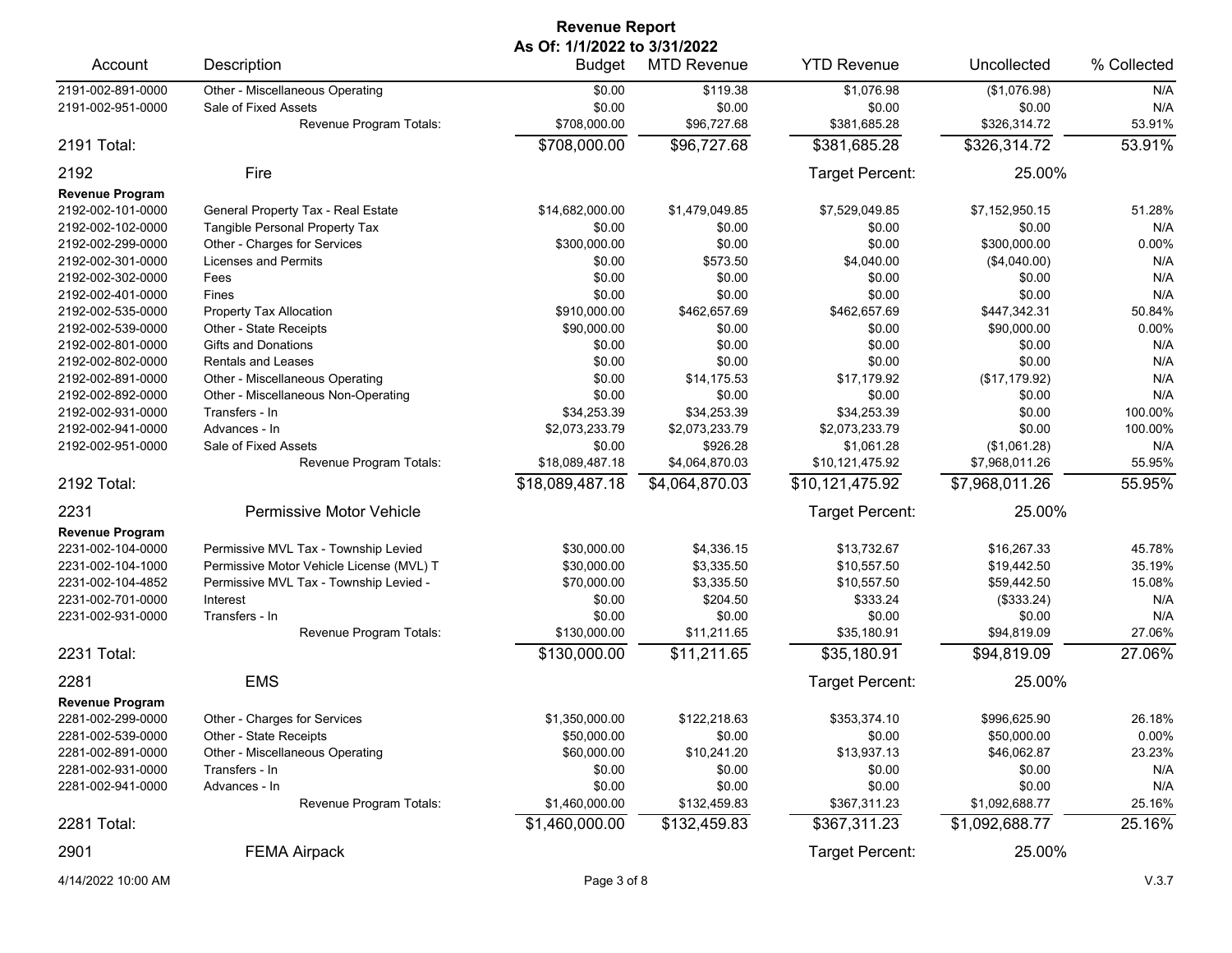| <b>Revenue Report</b>                       |                                            |                              |                    |                        |                  |             |  |
|---------------------------------------------|--------------------------------------------|------------------------------|--------------------|------------------------|------------------|-------------|--|
|                                             |                                            | As Of: 1/1/2022 to 3/31/2022 |                    |                        |                  |             |  |
| Account                                     | Description                                | Budget                       | <b>MTD Revenue</b> | <b>YTD Revenue</b>     | Uncollected      | % Collected |  |
| Revenue Program                             |                                            |                              |                    |                        |                  |             |  |
| 2901-002-519-0000                           | Other - Federal Receipts<br>Transfers - In | \$368.863.76<br>\$0.00       | \$368,863.64       | \$368,863.64           | \$0.12           | 100.00%     |  |
| 2901-002-931-0000<br>2901-002-941-0000      | Advances - In                              | \$0.00                       | \$0.00<br>\$0.00   | \$0.00<br>\$0.00       | \$0.00<br>\$0.00 | N/A<br>N/A  |  |
|                                             | Revenue Program Totals:                    | \$368,863.76                 | \$368,863.64       | \$368,863.64           | \$0.12           | 100.00%     |  |
| 2901 Total:                                 |                                            | \$368,863.76                 | \$368,863.64       | \$368,863.64           | \$0.12           | 100.00%     |  |
| 2902                                        | <b>FEMA Reimbursements: Local</b>          |                              |                    | Target Percent:        | 25.00%           |             |  |
|                                             |                                            |                              |                    |                        |                  |             |  |
| <b>Revenue Program</b><br>2902-002-519-0000 | Other - Federal Receipts                   | \$0.00                       | (\$34,253.39)      | (\$34,253.39)          | \$34,253.39      | N/A         |  |
| 2902-002-539-0000                           | Other - State Receipts                     | \$0.00                       | \$0.00             | \$0.00                 | \$0.00           | N/A         |  |
| 2902-002-591-0000                           | Intergovernmental Receipts (Non-State an   | \$0.00                       | \$0.00             | \$0.00                 | \$0.00           | N/A         |  |
| 2902-002-931-0000                           | Transfers - In                             | \$0.00                       | \$0.00             | \$0.00                 | \$0.00           | N/A         |  |
|                                             | Revenue Program Totals:                    | \$0.00                       | (\$34,253.39)      | (\$34,253.39)          | \$34,253.39      | N/A         |  |
| 2902 Total:                                 |                                            | \$0.00                       | (\$34,253.39)      | (\$34,253.39)          | \$34,253.39      | N/A         |  |
| 2903                                        | Paying Accumulated Leave                   |                              |                    | Target Percent:        | 25.00%           |             |  |
| <b>Revenue Program</b>                      |                                            |                              |                    |                        |                  |             |  |
| 2903-002-931-0000                           | Transfers - In                             | \$42.475.69                  | \$42,475.69        | \$42.475.69            | \$0.00           | 100.00%     |  |
|                                             | Revenue Program Totals:                    | \$42,475.69                  | \$42,475.69        | \$42,475.69            | \$0.00           | 100.00%     |  |
| 2903 Total:                                 |                                            | \$42,475.69                  | \$42,475.69        | \$42,475.69            | \$0.00           | 100.00%     |  |
| 2904                                        | SAFER Grant: 2017 Funding Cycle            |                              |                    | Target Percent:        | 25.00%           |             |  |
| <b>Revenue Program</b>                      |                                            |                              |                    |                        |                  |             |  |
| 2904-002-519-0000                           | Other - Federal Receipts                   | \$132,086.29                 | \$0.00             | \$0.00                 | \$132,086.29     | 0.00%       |  |
|                                             |                                            | \$485.29                     | \$717.70           |                        |                  |             |  |
| 2904-002-701-0000                           | Interest                                   |                              |                    | \$1,202.99             | (\$717.70)       | 247.89%     |  |
| 2904-002-931-0000                           | Transfers - In                             | \$0.00                       | \$0.00             | \$0.00                 | \$0.00           | N/A         |  |
| 2904-002-941-0000                           | Advances - In                              | \$0.00                       | \$0.00             | \$0.00                 | \$0.00           | N/A         |  |
|                                             | Revenue Program Totals:                    | \$132,571.58                 | \$717.70           | \$1,202.99             | \$131,368.59     | 0.91%       |  |
| 2904 Total:                                 |                                            | \$132,571.58                 | \$717.70           | \$1,202.99             | \$131,368.59     | 0.91%       |  |
| 2905                                        | COVID-19 Relief Fund                       |                              |                    | Target Percent:        | 25.00%           |             |  |
| <b>Revenue Program</b>                      |                                            |                              |                    |                        |                  |             |  |
| 2905-002-519-0000                           | Other - Federal Receipts                   | \$0.00                       | \$0.00             | \$0.00                 | \$0.00           | N/A         |  |
| 2905-002-591-0000                           | Intergovernmental Receipts (Non-State an   | \$0.00                       | \$0.00             | \$0.00                 | \$0.00           | N/A         |  |
| 2905-002-891-0000                           | Other - Miscellaneous Operating            | \$0.00                       | \$0.00             | \$0.00                 | \$0.00           | N/A         |  |
| 2905-002-941-0000                           | Advances - In                              | \$0.00                       | \$0.00             | \$0.00                 | \$0.00           | N/A         |  |
|                                             | Revenue Program Totals:                    | \$0.00                       | \$0.00             | \$0.00                 | \$0.00           | N/A         |  |
| 2905 Total:                                 |                                            | \$0.00                       | $\overline{$}0.00$ | \$0.00                 | \$0.00           | N/A         |  |
| 2906                                        | American Rescue Plan                       |                              |                    | <b>Target Percent:</b> | 25.00%           |             |  |
| <b>Revenue Program</b>                      |                                            |                              |                    |                        |                  |             |  |
| 2906-002-519-0000                           | Other - Federal Receipts                   | \$325,130.73                 | \$1,292.83         | \$1,292.83             | \$323,837.90     | 0.40%       |  |
| 2906-002-701-0000                           | Interest                                   | \$107.17                     | \$143.75           | \$239.43               | (\$132.26)       | 223.41%     |  |
| 2906-002-941-0000                           | Advances - In                              | \$0.00                       | \$0.00             | \$0.00                 | \$0.00           | N/A         |  |
|                                             | Revenue Program Totals:                    | \$325,237.90                 | \$1,436.58         | \$1,532.26             | \$323,705.64     | 0.47%       |  |
| 4/14/2022 10:00 AM                          |                                            | Page 4 of 8                  |                    |                        |                  | V.3.7       |  |
|                                             |                                            |                              |                    |                        |                  |             |  |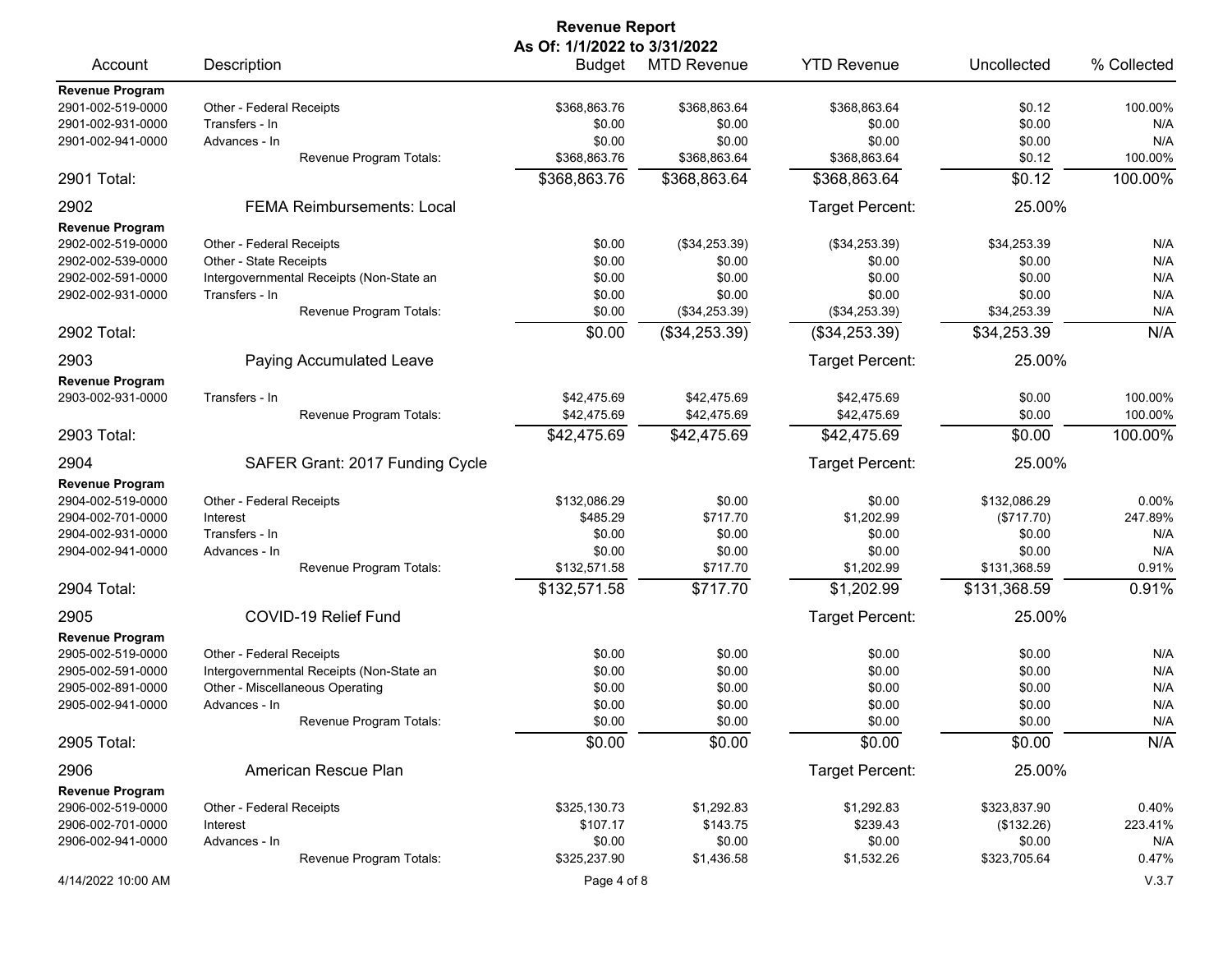|                                                                  |                                 |                                 | <b>Revenue Report</b>                         |                                          |                                          |                                    |                               |
|------------------------------------------------------------------|---------------------------------|---------------------------------|-----------------------------------------------|------------------------------------------|------------------------------------------|------------------------------------|-------------------------------|
| Account                                                          | Description                     |                                 | As Of: 1/1/2022 to 3/31/2022<br><b>Budget</b> | <b>MTD Revenue</b>                       | <b>YTD Revenue</b>                       | Uncollected                        | % Collected                   |
| 2906 Total:                                                      |                                 |                                 | \$325,237.90                                  | \$1,436.58                               | \$1,532.26                               | \$323,705.64                       | 0.47%                         |
| 4101<br><b>Revenue Program</b>                                   | <b>Bond</b>                     |                                 |                                               |                                          | Target Percent:                          | 25.00%                             |                               |
| 4101-002-701-0000<br>4101-002-931-0000                           | Interest<br>Transfers - In      | Revenue Program Totals:         | \$0.00<br>\$0.00<br>\$0.00                    | \$0.00<br>\$0.00<br>\$0.00               | \$0.00<br>\$0.00<br>\$0.00               | \$0.00<br>\$0.00<br>\$0.00         | N/A<br>N/A<br>N/A             |
| 4101 Total:                                                      |                                 |                                 | \$0.00                                        | \$0.00                                   | \$0.00                                   | \$0.00                             | N/A                           |
| 4301<br><b>Revenue Program</b>                                   |                                 | <b>Capital Improvement Fund</b> |                                               |                                          | Target Percent:                          | 25.00%                             |                               |
| 4301-002-701-0000<br>4301-002-941-0000                           | Interest<br>Advances - In       | Revenue Program Totals:         | \$185.00<br>\$500,000.00<br>\$500,185.00      | \$185.49<br>\$500,000.00<br>\$500,185.49 | \$305.17<br>\$500,000.00<br>\$500,305.17 | (\$120.17)<br>\$0.00<br>(\$120.17) | 164.96%<br>100.00%<br>100.02% |
| 4301 Total:                                                      |                                 |                                 | \$500,185.00                                  | \$500,185.49                             | \$500,305.17                             | (\$120.17)                         | 100.02%                       |
| 4901                                                             |                                 | New Ambulance                   |                                               |                                          | Target Percent:                          | 25.00%                             |                               |
| <b>Revenue Program</b><br>4901-002-931-0000<br>4901-002-941-0000 | Transfers - In<br>Advances - In | Revenue Program Totals:         | \$286,000.00<br>\$0.00<br>\$286,000.00        | \$286,000.00<br>\$0.00<br>\$286,000.00   | \$286,000.00<br>\$0.00<br>\$286,000.00   | \$0.00<br>\$0.00<br>\$0.00         | 100.00%<br>N/A<br>100.00%     |
| 4901 Total:                                                      |                                 |                                 | \$286,000.00                                  | \$286,000.00                             | \$286,000.00                             | \$0.00                             | 100.00%                       |
| 4902                                                             |                                 | <b>Land Acquisition</b>         |                                               |                                          | Target Percent:                          | 25.00%                             |                               |
| <b>Revenue Program</b><br>4902-002-539-0000                      | Other - State Receipts          | Revenue Program Totals:         | \$0.00<br>\$0.00                              | \$0.00<br>\$0.00                         | \$0.00<br>\$0.00                         | \$0.00<br>\$0.00                   | N/A<br>N/A                    |
| 4902 Total:                                                      |                                 |                                 | \$0.00                                        | \$0.00                                   | \$0.00                                   | \$0.00                             | N/A                           |
| 4903                                                             | <b>ALS Engine</b>               |                                 |                                               |                                          | Target Percent:                          | 25.00%                             |                               |
| <b>Revenue Program</b><br>4903-002-931-0000<br>4903-002-941-0000 | Transfers - In<br>Advances - In | Revenue Program Totals:         | \$241,094.87<br>\$0.00<br>\$241,094.87        | \$241,094.87<br>\$0.00<br>\$241,094.87   | \$241,094.87<br>\$0.00<br>\$241,094.87   | \$0.00<br>\$0.00<br>\$0.00         | 100.00%<br>N/A<br>100.00%     |
| 4903 Total:                                                      |                                 |                                 | \$241,094.87                                  | \$241,094.87                             | \$241,094.87                             | \$0.00                             | 100.00%                       |
| 4904                                                             |                                 | <b>Fire Stations</b>            |                                               |                                          | Target Percent:                          | 25.00%                             |                               |
| <b>Revenue Program</b><br>4904-002-931-0000<br>4904-002-941-0000 | Transfers - In<br>Advances - In | Revenue Program Totals:         | \$723,284.62<br>\$0.00<br>\$723,284.62        | \$723,284.62<br>\$0.00<br>\$723,284.62   | \$723,284.62<br>\$0.00<br>\$723,284.62   | \$0.00<br>\$0.00<br>\$0.00         | 100.00%<br>N/A<br>100.00%     |
| 4904 Total:                                                      |                                 |                                 | \$723,284.62                                  | \$723,284.62                             | \$723,284.62                             | \$0.00                             | 100.00%                       |
| 4905<br><b>Revenue Program</b>                                   |                                 | <b>Land Mobile Radios</b>       |                                               |                                          | Target Percent:                          | 25.00%                             |                               |

## 4/14/2022 10:00 AM Page 5 of 8 V.3.7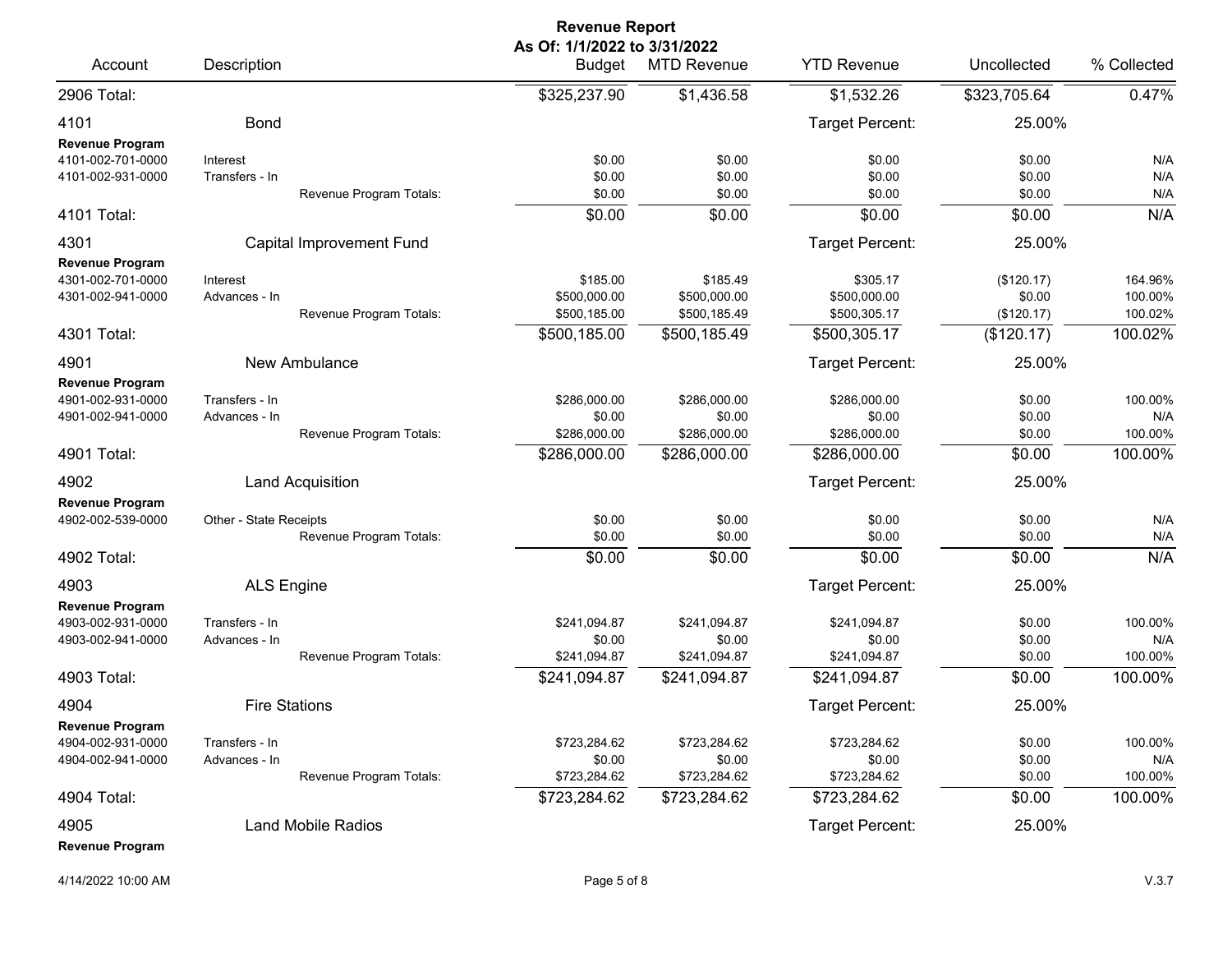| <b>Revenue Report</b> |                                          |                                               |                    |                    |                  |             |  |  |  |
|-----------------------|------------------------------------------|-----------------------------------------------|--------------------|--------------------|------------------|-------------|--|--|--|
| Account               | Description                              | As Of: 1/1/2022 to 3/31/2022<br><b>Budget</b> | <b>MTD Revenue</b> | <b>YTD Revenue</b> | Uncollected      | % Collected |  |  |  |
| 4905-002-591-0000     | Intergovernmental Receipts (Non-State an | \$0.00                                        | \$0.00             | \$0.00             | \$0.00           | N/A         |  |  |  |
| 4905-002-931-0000     | Transfers - In                           | \$0.00                                        | \$0.00             | \$0.00             | \$0.00           | N/A         |  |  |  |
|                       | Revenue Program Totals:                  | \$0.00                                        | \$0.00             | \$0.00             | \$0.00           | N/A         |  |  |  |
| 4905 Total:           |                                          | \$0.00                                        | \$0.00             | \$0.00             | \$0.00           | N/A         |  |  |  |
| 8001                  | Payroll Clearing Fund                    |                                               |                    | Target Percent:    | 25.00%           |             |  |  |  |
| PROGRAM: 999          |                                          |                                               |                    |                    |                  |             |  |  |  |
| 8001-999-994-9000     | <b>PCF Default</b>                       | \$0.00                                        | \$433,317.44       | \$1,397,962.73     | (\$1,397,962.73) | N/A         |  |  |  |
| 8001-999-994-9101     | <b>FITWH</b>                             | \$0.00                                        | \$55,462.36        | \$174,114.74       | (\$174, 114.74)  | N/A         |  |  |  |
| 8001-999-994-9102     | <b>MEDICARE</b>                          | \$0.00                                        | \$9,254.82         | \$29,556.29        | (\$29,556.29)    | N/A         |  |  |  |
| 8001-999-994-9201     | OH                                       | \$0.00                                        | \$14,761.57        | \$46,931.75        | (\$46,931.75)    | N/A         |  |  |  |
| 8001-999-994-9301     | <b>Brookville</b>                        | \$0.00                                        | \$132.12           | \$385.01           | (\$385.01)       | N/A         |  |  |  |
| 8001-999-994-9302     | Cedarville                               | \$0.00                                        | \$80.20            | \$244.85           | (\$244.85)       | N/A         |  |  |  |
| 8001-999-994-9303     | Centerville                              | \$0.00                                        | \$595.94           | \$1,840.46         | (\$1,840.46)     | N/A         |  |  |  |
| 8001-999-994-9304     | Columbus                                 | \$0.00                                        | \$0.00             | \$0.00             | \$0.00           | N/A         |  |  |  |
| 8001-999-994-9305     | Dayton                                   | \$0.00                                        | \$414.36           | \$1,434.24         | (\$1,434.24)     | N/A         |  |  |  |
| 8001-999-994-9306     | Fairborn                                 | \$0.00                                        | \$229.83           | \$759.92           | (\$759.92)       | N/A         |  |  |  |
| 8001-999-994-9307     | Grove City                               | \$0.00                                        | \$118.82           | \$399.84           | (\$399.84)       | N/A         |  |  |  |
| 8001-999-994-9308     | <b>Huber Hts</b>                         | \$0.00                                        | \$128.69           | \$383.19           | (\$383.19)       | N/A         |  |  |  |
| 8001-999-994-9309     | Jamestown                                | \$0.00                                        | \$58.12            | \$225.20           | (\$225.20)       | N/A         |  |  |  |
| 8001-999-994-9310     | Kettering                                | \$0.00                                        | \$883.43           | \$2,957.18         | (\$2,957.18)     | N/A         |  |  |  |
| 8001-999-994-9311     | Miamisburg                               | \$0.00                                        | \$139.09           | \$473.94           | $(*473.94)$      | N/A         |  |  |  |
| 8001-999-994-9312     | New Bremen                               | \$0.00                                        | \$0.00             | \$0.00             | \$0.00           | N/A         |  |  |  |
| 8001-999-994-9313     | OHCLA                                    | \$0.00                                        | \$156.69           | \$528.55           | (\$528.55)       | N/A         |  |  |  |
| 8001-999-994-9314     | Piqua                                    | \$0.00                                        | \$115.33           | \$115.33           | (\$115.33)       | N/A         |  |  |  |
| 8001-999-994-9315     | Riverside                                | \$0.00                                        | \$78.02            | \$240.00           | (\$240.00)       | N/A         |  |  |  |
| 8001-999-994-9316     | Springboro                               | \$0.00                                        | \$103.52           | \$444.53           | (\$444.53)       | N/A         |  |  |  |
| 8001-999-994-9317     | Springfield                              | \$0.00                                        | \$281.94           | \$877.18           | (\$877.18)       | N/A         |  |  |  |
| 8001-999-994-9318     | <b>Tipp City</b>                         | \$0.00                                        | \$186.64           | \$597.76           | (\$597.76)       | N/A         |  |  |  |
| 8001-999-994-9319     | Troy                                     | \$0.00                                        | \$189.69           | \$642.12           | (\$642.12)       | N/A         |  |  |  |
| 8001-999-994-9320     | <b>Union City</b>                        | \$0.00                                        | \$116.66           | \$377.57           | (\$377.57)       | N/A         |  |  |  |
| 8001-999-994-9321     | Urbana                                   | \$0.00                                        | \$186.71           | \$570.24           | (\$570.24)       | N/A         |  |  |  |
| 8001-999-994-9322     | Vandalia                                 | \$0.00                                        | \$254.61           | \$801.12           | (\$801.12)       | N/A         |  |  |  |
| 8001-999-994-9323     | Xenia                                    | \$0.00                                        | \$383.05           | \$1,191.15         | (\$1,191.15)     | N/A         |  |  |  |
| 8001-999-994-9324     | <b>Yellow Springs</b>                    | \$0.00                                        | \$91.88            | \$275.64           | (\$275.64)       | N/A         |  |  |  |
| 8001-999-994-9325     | Corwin                                   | \$0.00                                        | \$11.30            | \$19.02            | (\$19.02)        | N/A         |  |  |  |
| 8001-999-994-9326     | St Marys SD (0604)                       | \$0.00                                        | \$116.97           | \$166.67           | (\$166.67)       | N/A         |  |  |  |
| 8001-999-994-9351     | Cedar Cliff LSD (2902)                   | \$0.00                                        | \$143.89           | \$469.67           | (\$469.67)       | N/A         |  |  |  |
| 8001-999-994-9352     | Fairborn CSD (2903)                      | \$0.00                                        | \$98.95            | \$319.28           | (\$319.28)       | N/A         |  |  |  |
| 8001-999-994-9353     | Greeneview LSD (2904)                    | \$0.00                                        | \$143.19           | \$546.83           | (\$546.83)       | N/A         |  |  |  |
| 8001-999-994-9354     | Greenville CSD (1904)                    | \$0.00                                        | \$23.62            | \$80.83            | (\$80.83)        | N/A         |  |  |  |
| 8001-999-994-9355     | London CSD (4903)                        | \$0.00                                        | \$0.00             | \$0.00             | \$0.00           | N/A         |  |  |  |
| 8001-999-994-9356     | Miami East LSD (5504)                    | \$0.00                                        | \$89.91            | \$302.73           | (\$302.73)       | N/A         |  |  |  |
| 8001-999-994-9357     | Milton Union EVSD (5505)                 | \$0.00                                        | \$137.47           | \$479.83           | (\$479.83)       | N/A         |  |  |  |
| 8001-999-994-9358     | National Trail LSD (6802)                | \$0.00                                        | \$90.35            | \$295.63           | (\$295.63)       | N/A         |  |  |  |
| 8001-999-994-9359     | New Bremen LSD (0602)                    | \$0.00                                        | \$0.00             | \$0.00             | \$0.00           | N/A         |  |  |  |
|                       |                                          |                                               |                    |                    |                  |             |  |  |  |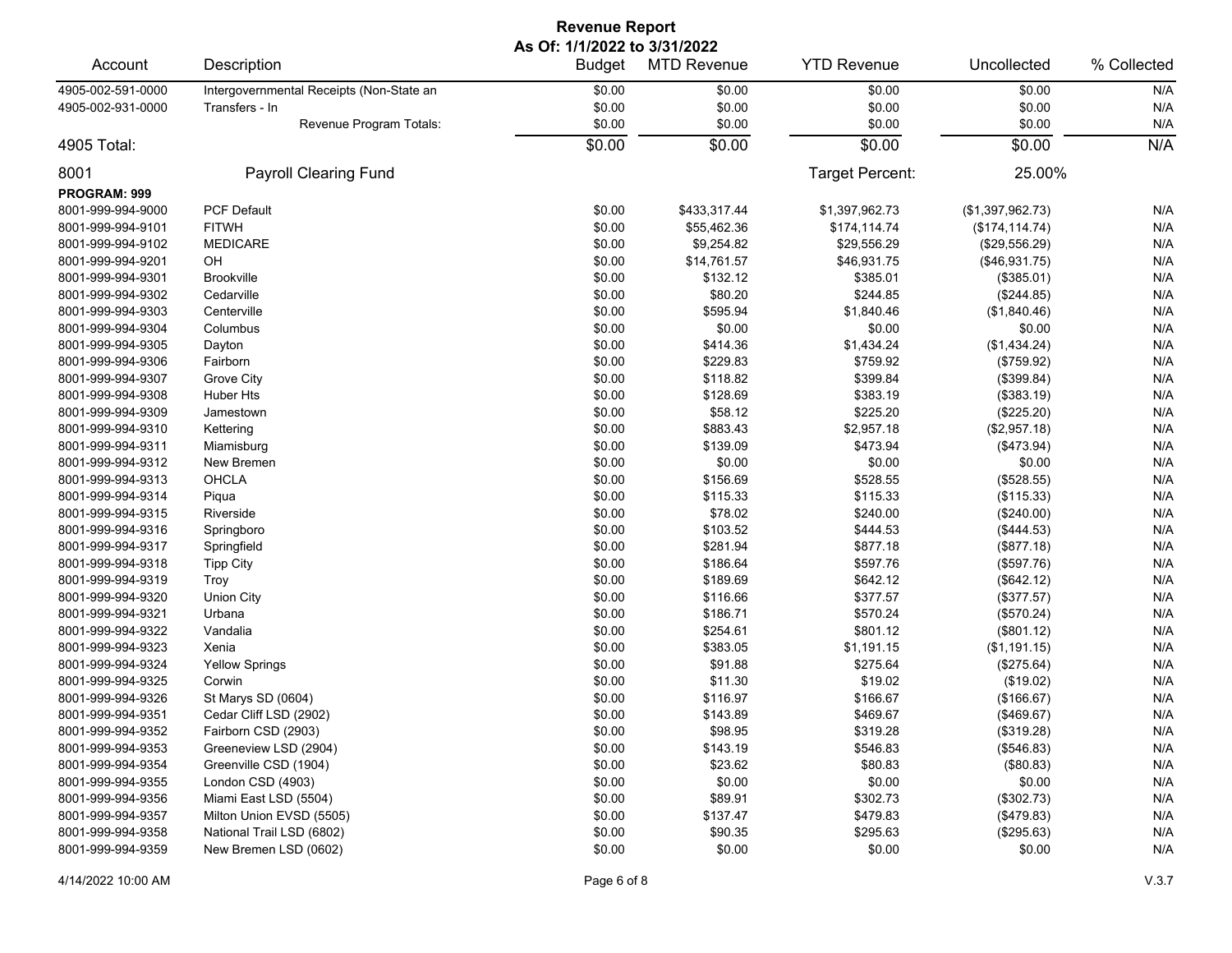## **Revenue Report As Of: 1/1/2022 to 3/31/2022**

| Account                | Description                  | <b>Budget</b> | <b>MTD Revenue</b> | <b>YTD Revenue</b> | Uncollected        | % Collected |
|------------------------|------------------------------|---------------|--------------------|--------------------|--------------------|-------------|
| 8001-999-994-9360      | Northeastern LSD OH (1203)   | \$0.00        | \$100.28           | \$326.84           | (\$326.84)         | N/A         |
| 8001-999-994-9361      | Northwestern LSD (1204)      | \$0.00        | \$161.63           | \$487.12           | (\$487.12)         | N/A         |
| 8001-999-994-9362      | Piqua CSD (5507)             | \$0.00        | \$59.75            | \$59.75            | (\$59.75)          | N/A         |
| 8001-999-994-9363      | <b>Troy CSD (5509)</b>       | \$0.00        | \$132.11           | \$619.85           | (\$619.85)         | N/A         |
| 8001-999-994-9364      | Xenia Community CSD (2906)   | \$0.00        | \$207.03           | \$691.31           | (\$691.31)         | N/A         |
| 8001-999-994-9365      | Yellow Springs EVSD (2907)   | \$0.00        | \$78.12            | \$234.36           | (\$234.36)         | N/A         |
| 8001-999-994-9366      | Tri County North LSD(6806)   | \$0.00        | \$56.37            | \$164.13           | (\$164.13)         | N/A         |
| 8001-999-994-9401      | Medical - EE + Children      | \$0.00        | \$2,071.44         | \$6,214.32         | (\$6,214.32)       | N/A         |
| 8001-999-994-9402      | Medical - EE + Family        | \$0.00        | \$21,347.34        | \$64,310.54        | (\$64,310.54)      | N/A         |
| 8001-999-994-9403      | Medical - Emp + Spouse       | \$0.00        | \$2,531.71         | \$7,032.53         | (\$7,032.53)       | N/A         |
| 8001-999-994-9404      | Medical - Employee Only      | \$0.00        | \$1,023.04         | \$3,069.12         | (\$3,069.12)       | N/A         |
| 8001-999-994-9405      | Medical - Employee Only      | \$0.00        | \$1,022.88         | \$3,004.70         | (\$3,004.70)       | N/A         |
| 8001-999-994-9406      | Medical Flexible Plan        | \$0.00        | \$4,233.88         | \$12,464.14        | (\$12,464.14)      | N/A         |
| 8001-999-994-9411      | Vision Deduction - Pre Tax   | \$0.00        | \$129.33           | \$373.62           | (\$373.62)         | N/A         |
| 8001-999-994-9412      | Vision Deduction - Pre Tax   | \$0.00        | \$46.62            | \$137.23           | (\$137.23)         | N/A         |
| 8001-999-994-9413      | Vision Deduction - Pre Tax   | \$0.00        | \$129.42           | \$388.26           | (\$388.26)         | N/A         |
| 8001-999-994-9414      | Vision Deduction - Pre Tax   | \$0.00        | \$26.73            | \$80.19            | (\$80.19)          | N/A         |
| 8001-999-994-9415      | Vision Deduction - Pre Tax   | \$0.00        | \$26.76            | \$80.28            | (\$80.28)          | N/A         |
| 8001-999-994-9416      | Vision Deduction - Pre Tax   | \$0.00        | \$10.37            | \$31.11            | (\$31.11)          | N/A         |
| 8001-999-994-9417      | Vision Deduction - Pre Tax   | \$0.00        | \$46.71            | \$140.13           | (\$140.13)         | N/A         |
| 8001-999-994-9418      | Vision Deduction - Pre Tax   | \$0.00        | \$43.65            | \$96.03            | (\$96.03)          | N/A         |
| 8001-999-994-9419      | Vision Deduction - Pre Tax   | \$0.00        | \$43.70            | \$96.14            | (\$96.14)          | N/A         |
| 8001-999-994-9421      | Dental - Emp+Sp/Fam          | \$0.00        | \$1,096.50         | \$3,260.26         | (\$3,260.26)       | N/A         |
| 8001-999-994-9422      | Dental - Employee Only       | \$0.00        | \$76.27            | \$249.85           | (\$249.85)         | N/A         |
| 8001-999-994-9431      | <b>AFLAC Group Pre-Tax</b>   | \$0.00        | \$456.24           | \$1,375.14         | (\$1,375.14)       | N/A         |
| 8001-999-994-9432      | Aflac Pre-tax                | \$0.00        | \$715.40           | \$2,146.20         | (\$2,146.20)       | N/A         |
| 8001-999-994-9441      | Dependent Care Flexible Plan | \$0.00        | \$115.78           | \$347.34           | (\$347.34)         | N/A         |
| 8001-999-994-9451      | <b>FSA CATCH UP</b>          | \$0.00        | \$0.00             | \$0.00             | \$0.00             | N/A         |
| 8001-999-994-9501      | Ohio Pers                    | \$0.00        | \$12,641.25        | \$39,235.63        | (\$39,235.63)      | N/A         |
| 8001-999-994-9502      | Ohio Police + Fire Pension   | \$0.00        | \$66,739.12        | \$212,137.94       | (\$212, 137.94)    | N/A         |
| 8001-999-994-9503      | <b>ER Match OPers</b>        | \$0.00        | \$0.00             | \$0.00             | \$0.00             | N/A         |
| 8001-999-994-9504      | ER Match Police + Fire       | \$0.00        | \$0.00             | \$0.00             | \$0.00             | N/A         |
| 8001-999-994-9510      | deferred comp                | \$0.00        | \$25,029.84        | \$74,742.74        | (\$74,742.74)      | N/A         |
| 8001-999-994-9611      | Child Support Ohio           | \$0.00        | \$4,385.33         | \$11,443.81        | (\$11,443.81)      | N/A         |
| 8001-999-994-9612      | Child Support Ohio 2         | \$0.00        | \$652.96           | \$1,958.88         | (\$1,958.88)       | N/A         |
| 8001-999-994-9701      | <b>Union Dues</b>            | \$0.00        | \$6,537.88         | \$19,747.98        | (\$19,747.98)      | N/A         |
| 8001-999-994-9801      | <b>Advance Deduction</b>     | \$0.00        | \$0.00             | \$0.00             | \$0.00             | N/A         |
| 8001-999-994-9811      | <b>AFLAC Group Post Tax</b>  | \$0.00        | \$188.48           | \$565.44           | (\$565.44)         | N/A         |
| 8001-999-994-9812      | Aflac Post Tax               | \$0.00        | \$1,771.08         | \$5,150.46         | (\$5,150.46)       | N/A         |
| 8001-999-994-9821      | Roth 457 Deduction           | \$0.00        | \$1,655.00         | \$4,815.00         | (\$4,815.00)       | N/A         |
| 8001-999-994-9899      | MEDER                        | \$0.00        | \$0.00             | \$0.00             | \$0.00             | N/A         |
|                        | PROGRAM: 999 Totals:         | \$0.00        | \$674,167.18       | \$2,144,289.39     | (\$2, 144, 289.39) | N/A         |
| 8001 Total:            |                              | \$0.00        | \$674,167.18       | \$2,144,289.39     | (\$2,144,289.39)   | N/A         |
| 9001                   | <b>LGIF MARCS</b>            |               |                    | Target Percent:    | 25.00%             |             |
| <b>Revenue Program</b> |                              |               |                    |                    |                    |             |